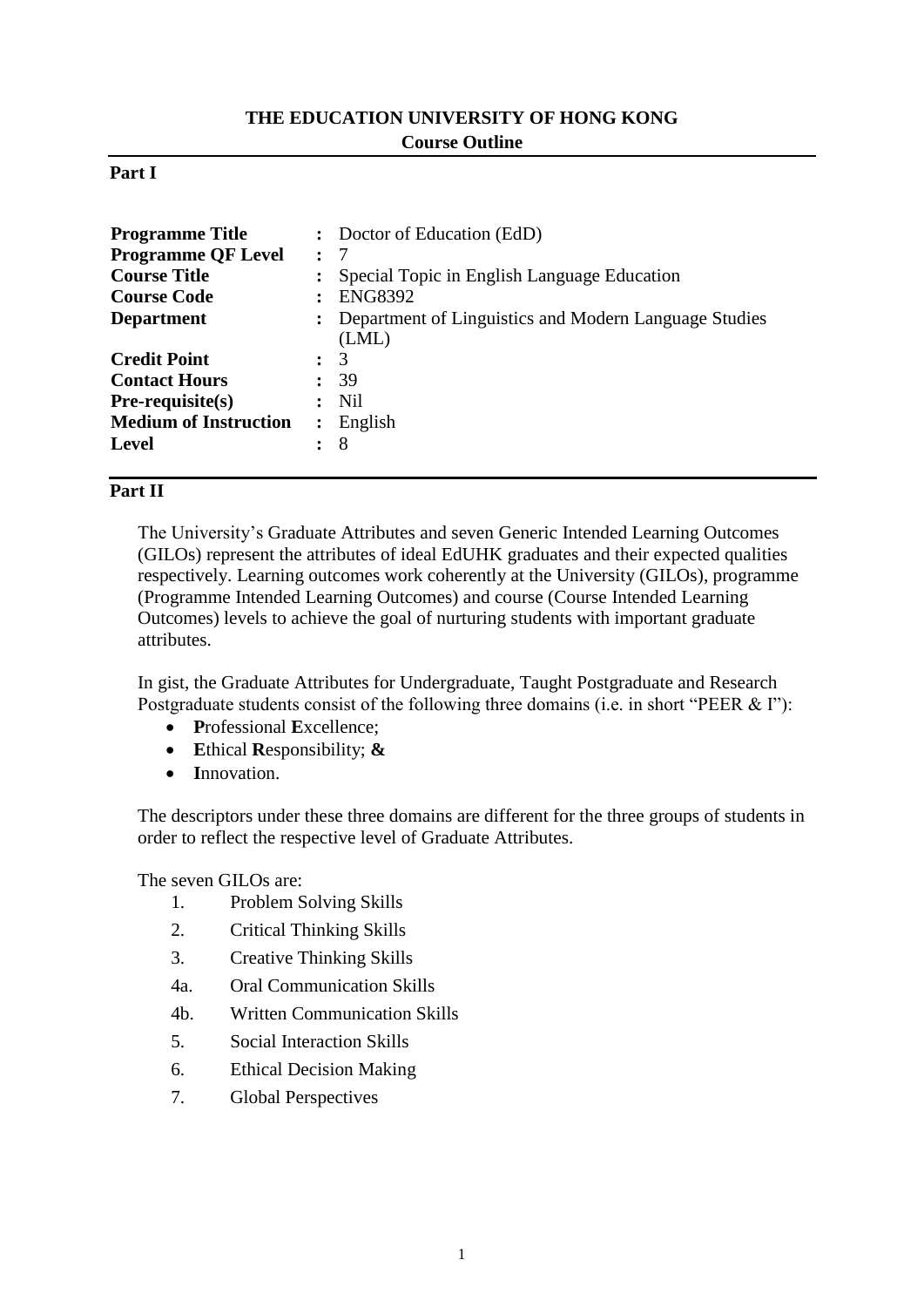### **1. Course Synopsis**

In this course, the student will carry out intensive reading and literature review on a topic of their own choice within the framework of English language education. The student will summarize and discuss theoretical and data-based studies on the topic and identify issues that are open to further research.

## **2. Course Intended Learning Outcomes (CILOs)**

*Upon completion of this course, students will be able to:*

- CILO<sup>1</sup> Identify and systematically examine research literature on a specialized topic of their interest;
- CILO<sup>2</sup> Summarize and critically review relevant literature, making appropriate distinctions between theoretical and data-based studies;
- CILO<sup>3</sup> Identify issues for further research, based on a review of literature.

# **3. Content, CILOs and Teaching & Learning Activities**

| <b>Course Content</b>                                                                               | <b>CILOs</b>                | <b>Suggested Teaching &amp; Learning</b><br><b>Activities</b> |
|-----------------------------------------------------------------------------------------------------|-----------------------------|---------------------------------------------------------------|
| A topic of the student's choice:                                                                    | C <i>LO</i> <sub>1, 2</sub> | Literature search; Reading and                                |
| examples of relevant topics                                                                         |                             | tutorial, Oral presentation                                   |
| include, but are not limited to                                                                     |                             |                                                               |
| grammar instruction,                                                                                |                             |                                                               |
| communicative language                                                                              |                             |                                                               |
| teaching, language learning                                                                         |                             |                                                               |
| motivation, learning strategies,                                                                    |                             |                                                               |
| teaching English as an                                                                              |                             |                                                               |
| international language, text                                                                        |                             |                                                               |
| analysis, language assessment,                                                                      |                             |                                                               |
| etc.                                                                                                |                             |                                                               |
| Conducting a literature review for a<br>$\bullet$<br>second language education research<br>project. | CILO <sub>2, 3</sub>        | Independent inquiry,<br>written report                        |

#### **4. Assessment**

| <b>Assessment Tasks</b>                          | Weighting | <b>CILOS</b>                    |
|--------------------------------------------------|-----------|---------------------------------|
| (a) An oral presentation outlining the student's | 30%       | C <sub>L</sub> O <sub>L,2</sub> |
| understanding of the purpose, scope and form of  |           |                                 |
| literature reviews in second language education  |           |                                 |
| research.                                        |           |                                 |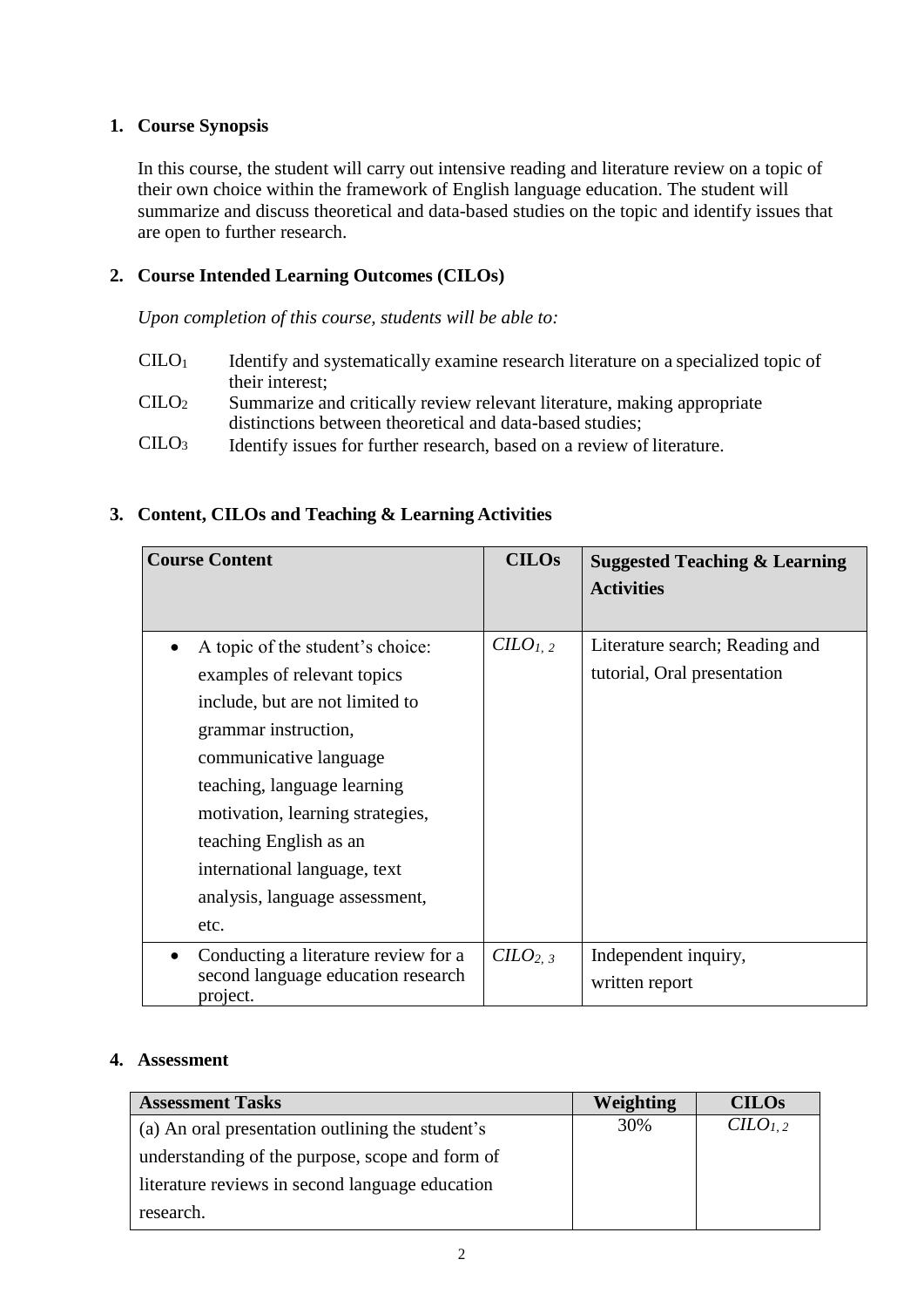| $(b)$ A literature review on a second language          | 70% | CILO <sub>1.2</sub> |
|---------------------------------------------------------|-----|---------------------|
| education research topic of the student's choice,       |     |                     |
| covering theoretical and data-based studies and         |     |                     |
| identification issues for further research. 3,000-4,000 |     |                     |
| words                                                   |     |                     |

### **5. Required Text(s)**

Nil

### **6. Recommended Readings**

- Burns, A., and Richards, J. (2009). *The Cambridge guide to second language teacher education*. Cambridge: Cambridge University Press.
- Burns, A., and Richards, J. (2012). *The Cambridge guide to pedagogy and practice in second language teaching*. Cambridge: Cambridge University Press.
- Chapelle, C. (2013). *The encyclopedia of applied linguistics*. Chichester: Wiley-Blackwell.
- Doughty, C. J., & Long M. H. (2003). *The handbook of second language acquisition*. Blackwell.
- Hinkel, E. (2011). *Handbook of research in second language teaching and learning: Volume 2*. New York: Routledge.
- Tafazoli, D., Gomez Parra, M. E., & Huertas-Abril, C. (2018). *Cross-Cultural Perspectives on Technology-Enhanced Language Learning* (pp. 1-403). Hershey, PA: IGI Global. doi:10.4018/978-1-5225-5463-9
- Zein, S., & Stroupe, R. (2018). *English Language Teacher Preparation in Asia: Policy, Research and Practice*. London: Routledge.

#### **7. Related Web Resources**

Nil

#### **8. Related Journals**

*Applied Linguistics Asian Journal of ELT Asia TEFL Journal System TESOL Quarterly*